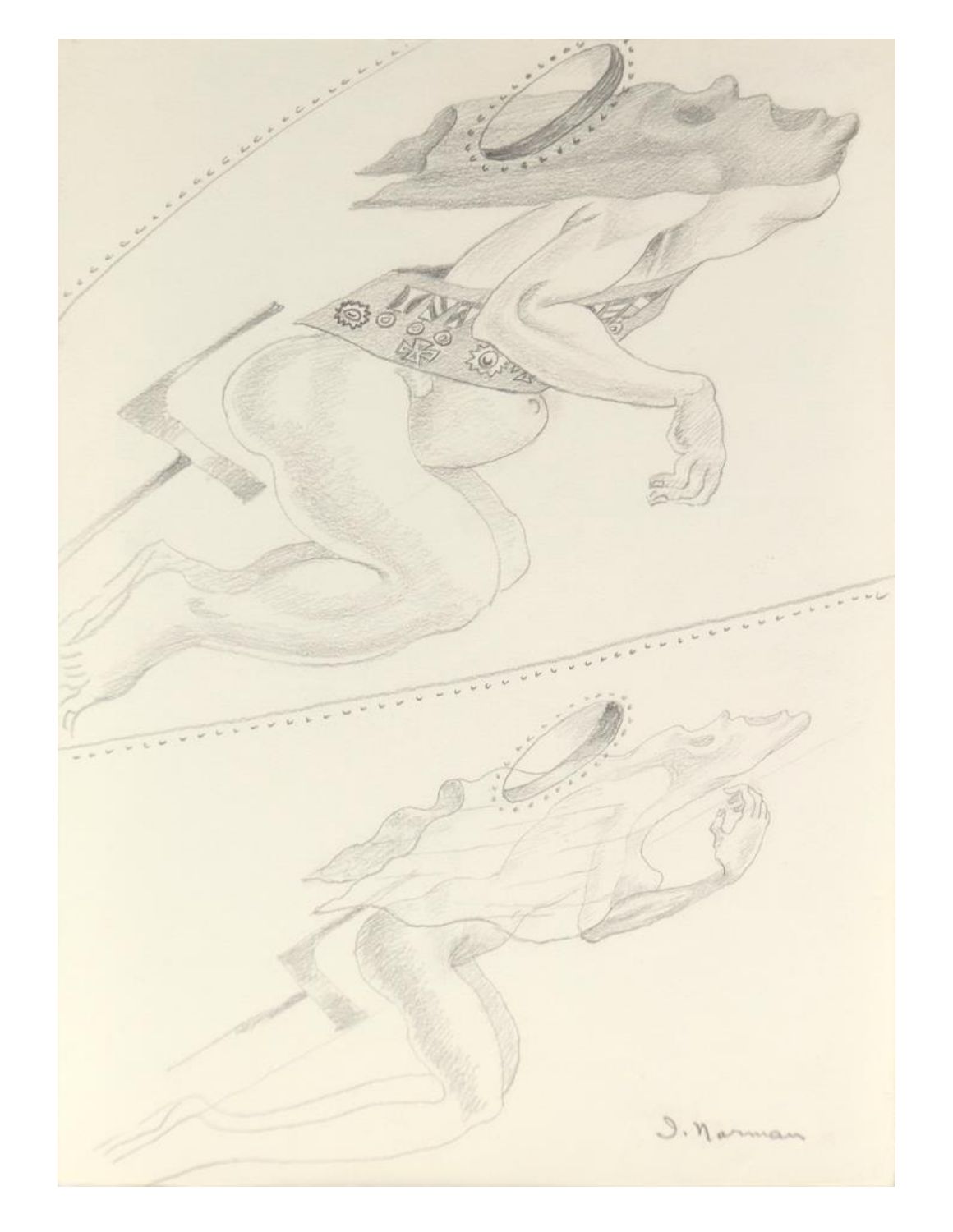## **IRVING NORMAN (1906-1989)**

**Untitled**

9 5/8 x 7 in. pencil on paper Signed in pencil, lower right, "I. Norman"

33086

## **PROVENANCE:**

Private Collection, California

The Lithuanian-American artist Irving Norman was a social surrealist who painted largescale and highly detailed critiques of contemporary life with hopes that viewers would consider the consequences of their actions and change their behavior. Influenced by the dire conditions of the Great Depression, his massive canvases feature armies of clone-like figures behaving in the clockwork manner in which they have been programmed. He moved from New York to Los Angeles in 1934 before helping to defend the Spanish Republic from the fascist Franco dictatorship. He survived the Spanish Civil War and in 1939 settling on Catalina Island off the Southern California coast, where he began drawing and painting from the atrocities he had witnessed. In 1940, he moved to San Francisco and had a solo exhibition at the San Francisco Museum of Art two years later. He then traveled to Mexico City and saw the murals of Diego Rivera, José Clemente Orozco, and David Alfaro Siqueiros before moving to New York City to studying at the Art Students League from 1946 to 1947. He returned to San Francisco in the late 1940s. In 1988, fire destroyed his home, studio, artwork, and personal papers.

The information and material herein represents Gallery's best efforts and understanding of the current history and scholarship with respect to the provenance of the Work(s) of Art described and is not part of any warranty.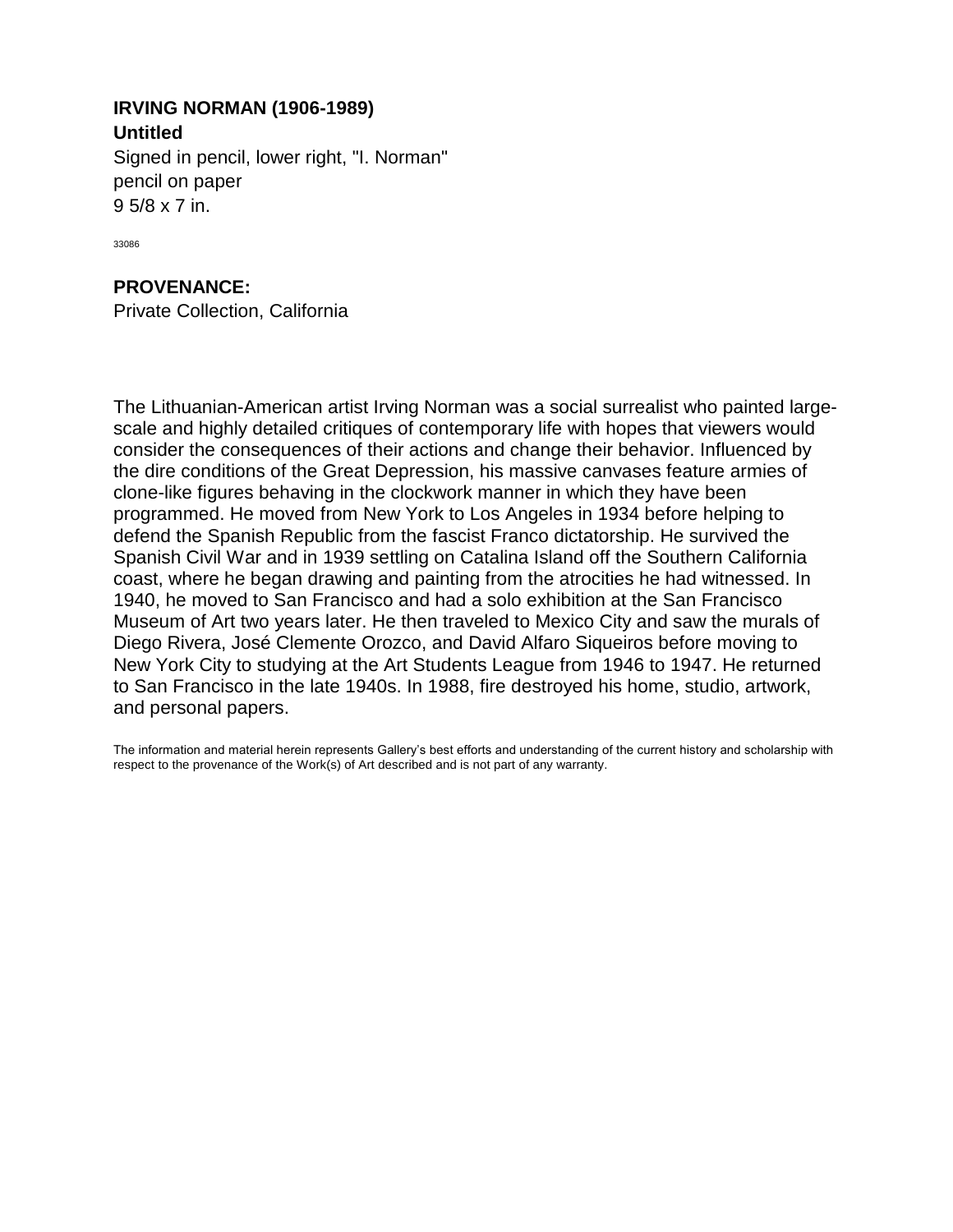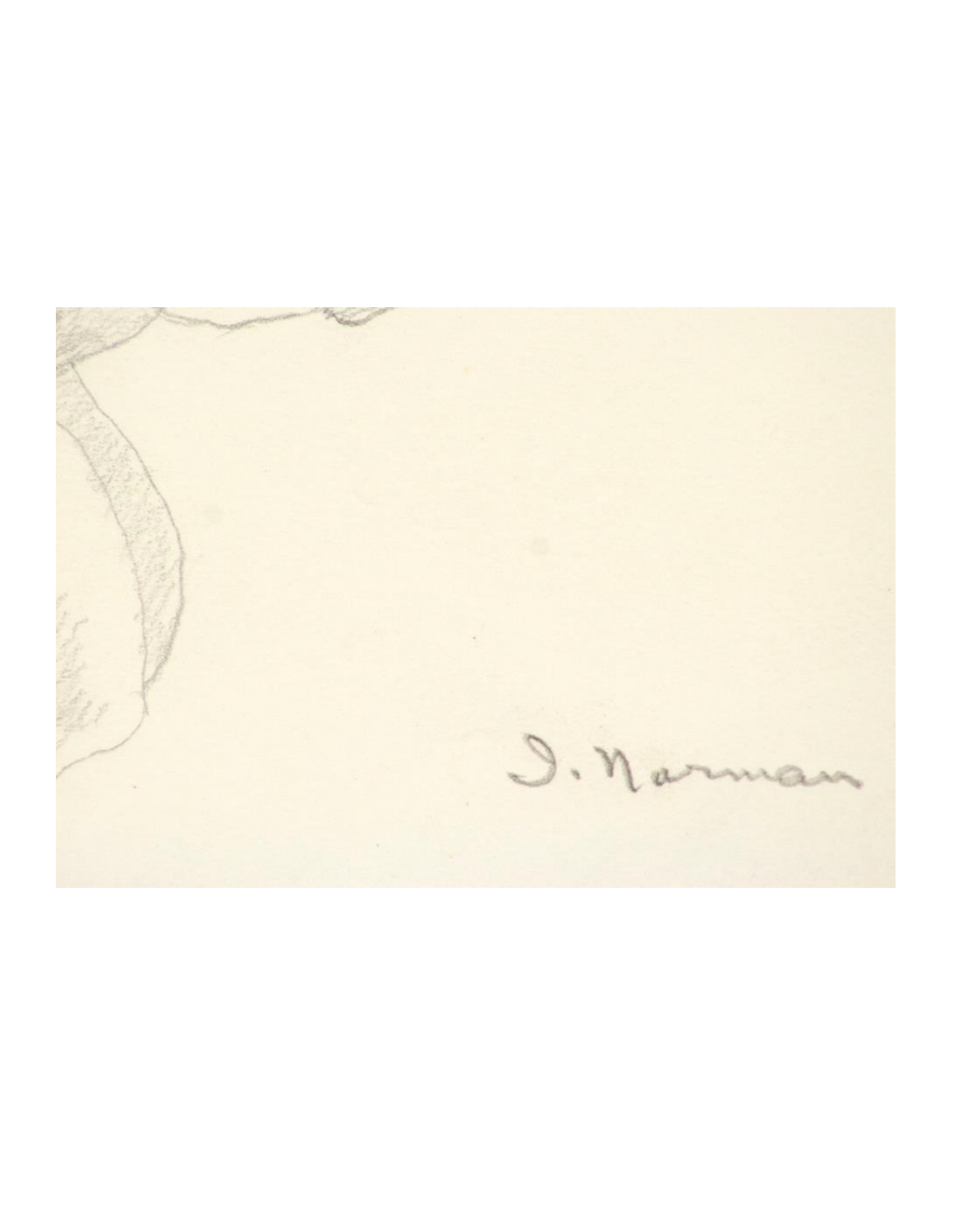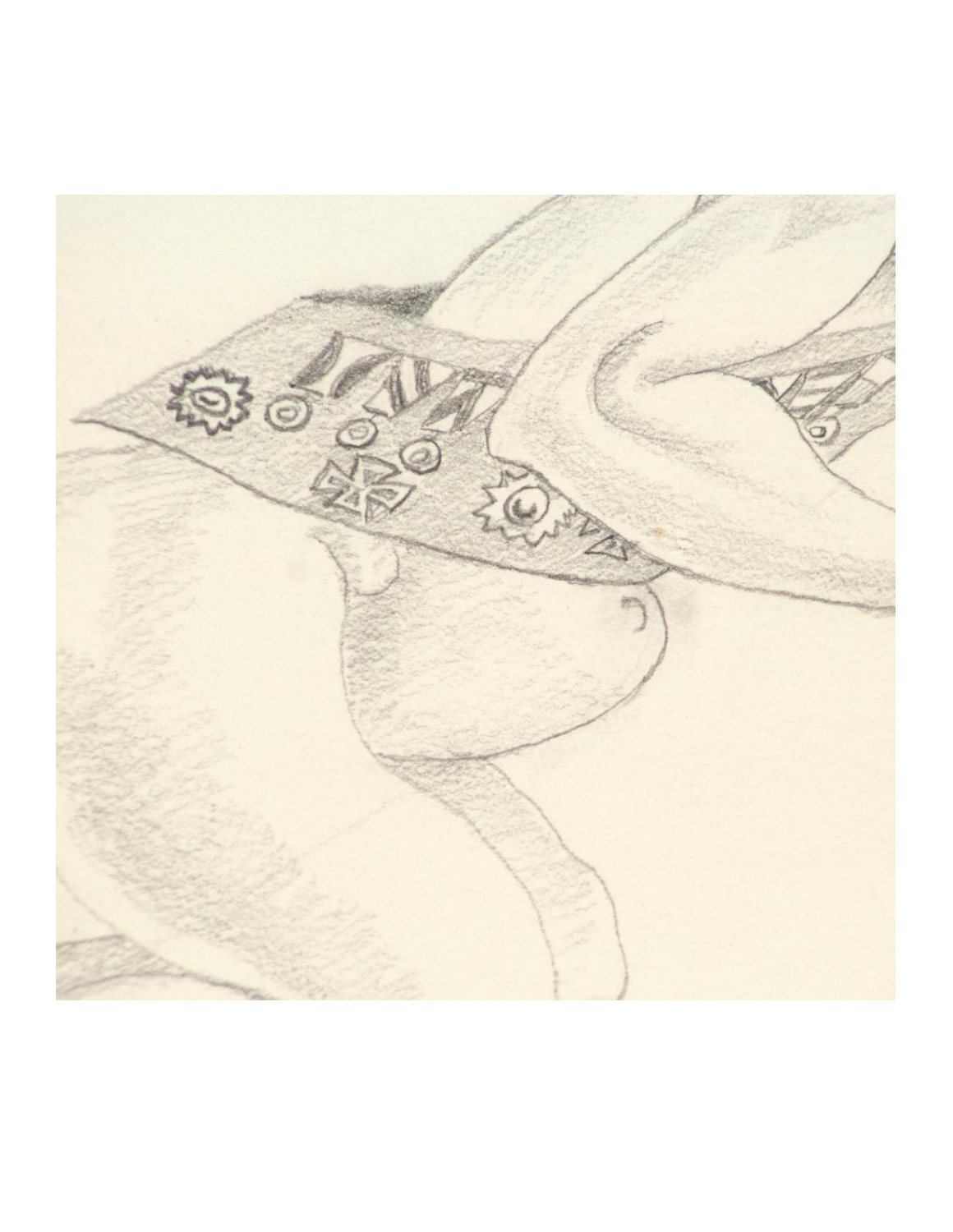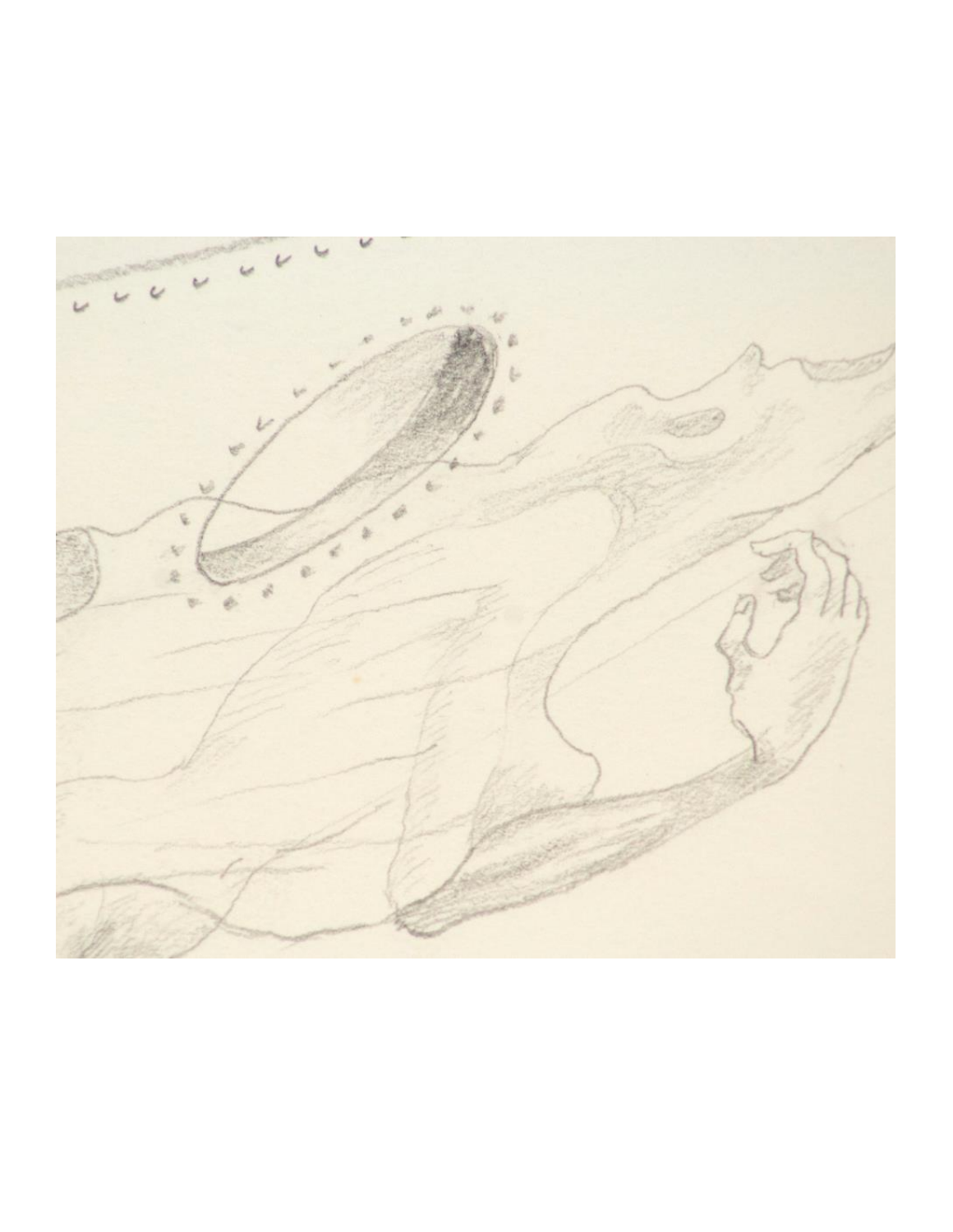